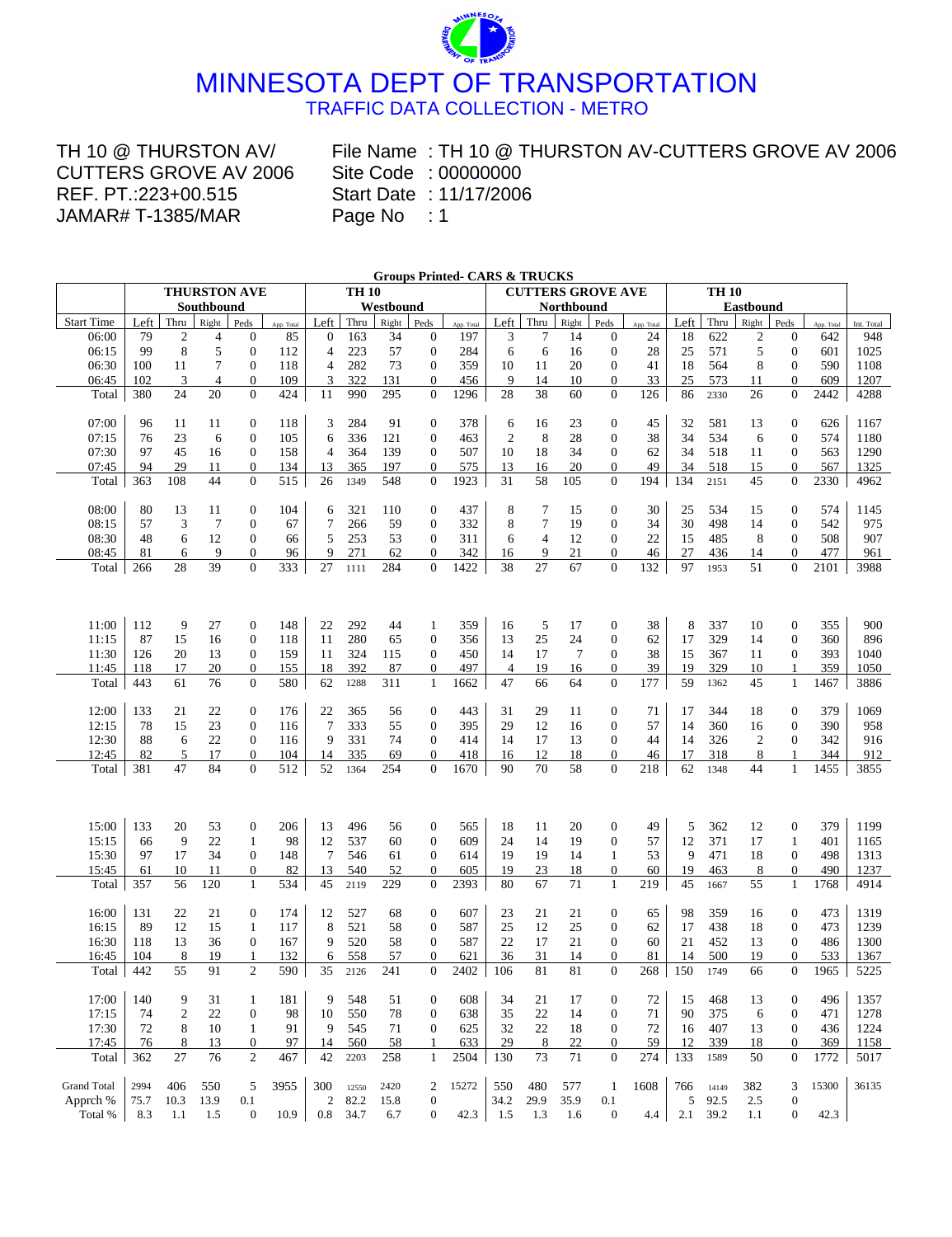

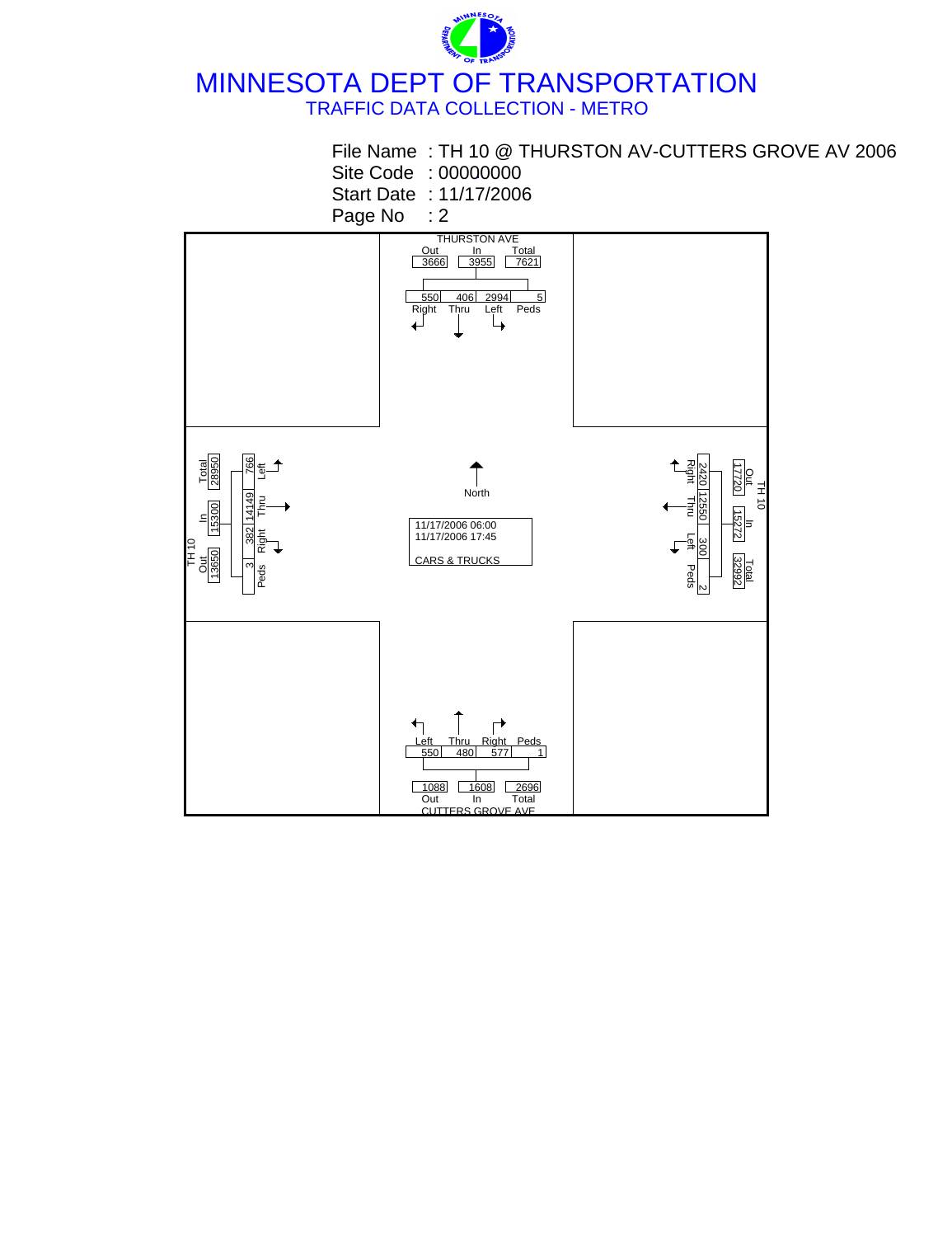

## **.** Site Code : 00000000 File Name : TH 10 @ THURSTON AV-CUTTERS GROVE AV 2006

Start Date : 11/17/2006

|                                                      |            | <b>THURSTON AVE</b> |       | <b>TH 10</b> |            |               |           |       |          |            |      | <b>CUTTERS GROVE AVE</b> |       |      |            |      |      |                  |          |            |            |  |  |
|------------------------------------------------------|------------|---------------------|-------|--------------|------------|---------------|-----------|-------|----------|------------|------|--------------------------|-------|------|------------|------|------|------------------|----------|------------|------------|--|--|
|                                                      | Southbound |                     |       |              |            |               | Westbound |       |          |            |      | <b>Northbound</b>        |       |      |            |      |      | <b>Eastbound</b> |          |            |            |  |  |
| <b>Start Time</b>                                    | eft        | Thru                | Right | Peds         | App. Total | Left          | Thru      | Right | Peds     | App. Total | Left | Thru                     | Right | Peds | App. Total | Left | Thru | Right            | Peds     | App. Total | Int. Total |  |  |
| Peak Hour Analysis From 06:00 to 09:45 - Peak 1 of 1 |            |                     |       |              |            |               |           |       |          |            |      |                          |       |      |            |      |      |                  |          |            |            |  |  |
| Peak Hour for Entire Intersection Begins at 07:00    |            |                     |       |              |            |               |           |       |          |            |      |                          |       |      |            |      |      |                  |          |            |            |  |  |
| 07:00                                                | 96         |                     |       |              | 118        |               | 284       | 91    |          | 378        | 6    | 16                       | 23    |      | 45         | 32   | 581  | 13               | $\Omega$ | 626        | 1167       |  |  |
| 07:15                                                | 76         | 23                  | 6     | 0            | 105        | h             | 336       | 121   | $\Omega$ | 463        |      | 8                        | 28    |      | 38         | 34   | 534  | 6                | 0        | 574        | 1180       |  |  |
| 07:30                                                | 97         | 45                  | 16    | 0            | 158        | 4             | 364       | 139   | $\Omega$ | 507        | 10   | 18                       | 34    |      | 62         | 34   | 518  | 11               | $\Omega$ | 563        | 1290       |  |  |
| 07:45                                                | 94         | 29                  |       |              | 134        | 13            | 365       | 197   |          | 575        | 13   | 16                       | 20    |      | 49         | 34   | 518  | 15               |          | 567        | 1325       |  |  |
| <b>Total Volume</b>                                  | 363        | 108                 | 44    |              | 515        | 26            | 1349      | 548   | $\Omega$ | 1923       | 31   | 58                       | 105   | 0    | 194        | 34   | 2151 | 45               |          | 2330       | 4962       |  |  |
| % App. Total                                         | 70.5       |                     | 8.5   |              |            | $\mathcal{A}$ | 70.2      | 28.5  |          |            | 16   | 29.9                     | 54.   |      |            | 5.8  | 92.3 | 1.9              |          |            |            |  |  |
| PHF                                                  | .936       | .600                | .688  | .000         | .815       | .500          | .924      | .695  | 000      | .836       | .596 | .806                     | 772   | 000  | .782       | .985 | .926 | 750              | 000      | .931       | .936       |  |  |

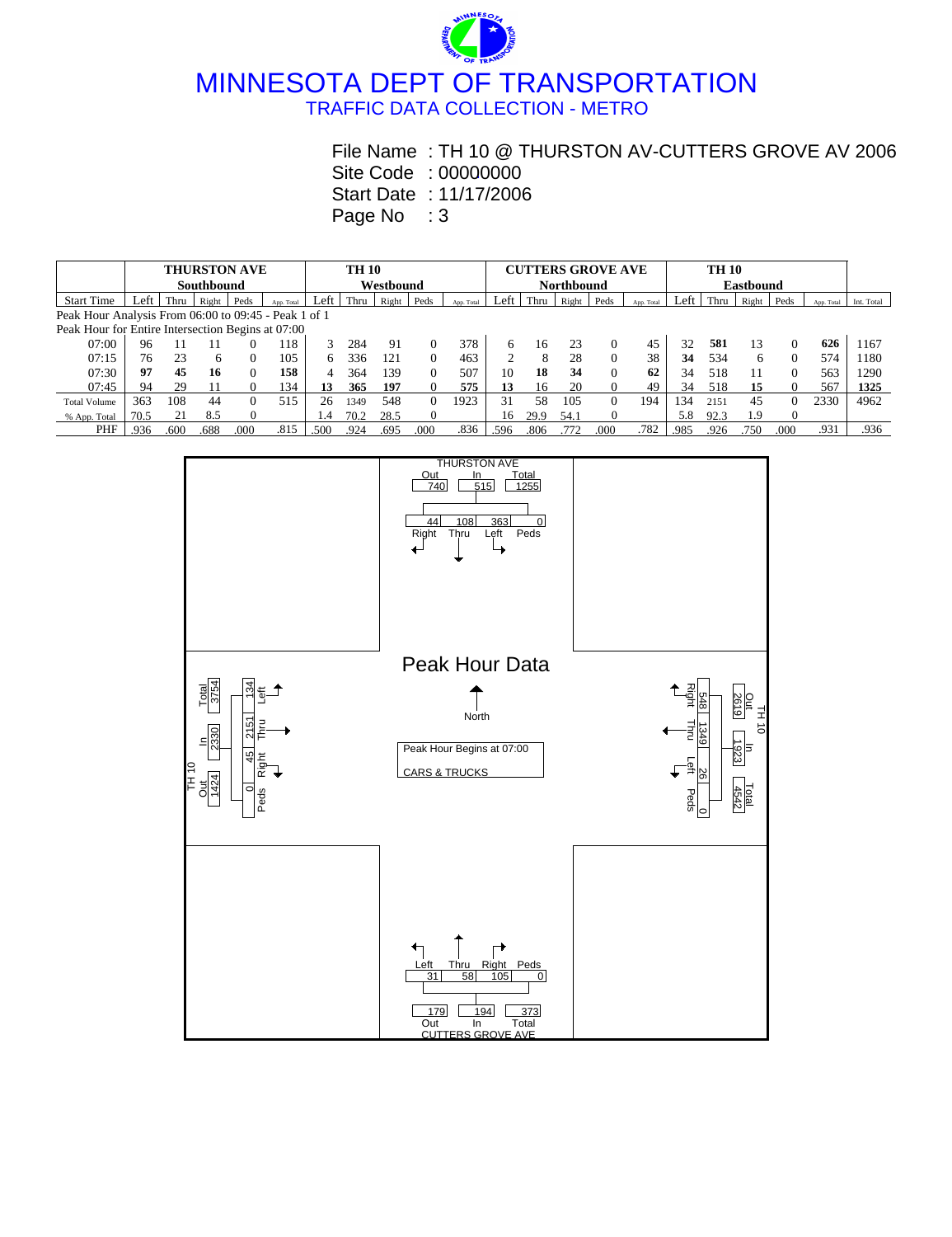MINNESOTA DEPT OF TRANSPORTATION TRAFFIC DATA COLLECTION - METRO

## File Name : TH 10 @ THURSTON AV-CUTTERS GROVE AV 2006

**.** Site Code : 00000000

Start Date : 11/17/2006

|                                                      |            |      |       | <b>THURSTON AVE</b> |            | <b>TH 10</b> |           |       |          |            |      |      |                   | <b>CUTTERS GROVE AVE</b> |            |      |      |       |          |            |            |
|------------------------------------------------------|------------|------|-------|---------------------|------------|--------------|-----------|-------|----------|------------|------|------|-------------------|--------------------------|------------|------|------|-------|----------|------------|------------|
|                                                      | Southbound |      |       |                     |            |              | Westbound |       |          |            |      |      | <b>Northbound</b> |                          |            |      |      |       |          |            |            |
| Start                                                | Left       | Thru |       | Peds                |            | Left         | Thru      |       | Peds     |            | Left | Thru |                   | Peds                     |            | Left | Thru |       | Peds     |            |            |
| Time                                                 |            |      | Right |                     | App. Total |              |           | Right |          | App. Total |      |      | Right             |                          | App. Total |      |      | Right |          | App. Total | Int. Total |
| Peak Hour Analysis From 10:00 to 13:45 - Peak 1 of 1 |            |      |       |                     |            |              |           |       |          |            |      |      |                   |                          |            |      |      |       |          |            |            |
| Peak Hour for Entire Intersection Begins at 11:30    |            |      |       |                     |            |              |           |       |          |            |      |      |                   |                          |            |      |      |       |          |            |            |
| 11:30                                                | 26         | 20   | 13    |                     | 159        | 11           | 324       | 115   | 0        | 450        | 14   |      |                   | $\Omega$                 | 38         | 15   | 367  | 11    | $\Omega$ | 393        | 1040       |
| 11:45                                                | 18         | 17   | 20    |                     | 155        | 18           | 392       | 87    | $\Omega$ | 497        | 4    | 19   | 16                | 0                        | 39         | 19   | 329  | 10    |          | 359        | 1050       |
| 12:00                                                | 133        | 21   | 22    |                     | 176        | 22           | 365       | 56    | 0        | 443        | 31   | 29   | 11                | $\Omega$                 | 71         |      | 344  | 18    | $\Omega$ | 379        | 1069       |
| 12:15                                                | 78         | 15   | 23    |                     | 116        |              | 333       | 55    |          | 395        | 29   | 12   | 16                |                          | 57         | 14   | 360  | 16    | $\Omega$ | 390        | 958        |
| <b>Total Volume</b>                                  | 455        | 73   | 78    |                     | 606        | 58           | 1414      | 313   |          | 1785       | 78   | 77   | 50                | $\Omega$                 | 205        | 65   | 1400 | 55    |          | 1521       | 4117       |
| % App. Total                                         | 75.        |      | 12.9  |                     |            | 3.2          | 79.2      | 17.5  |          |            | 38   | 37.6 | 24.4              |                          |            | 4.3  | 92   | 3.6   | 0.1      |            |            |
| PHF                                                  | .855       | .869 | .848  | .000                | .861       | .659         | .902      | .680  | .000     | .898       | .629 | .664 | .781              | .000                     | .722       | .855 | .954 | .764  | .250     | .968       | .963       |